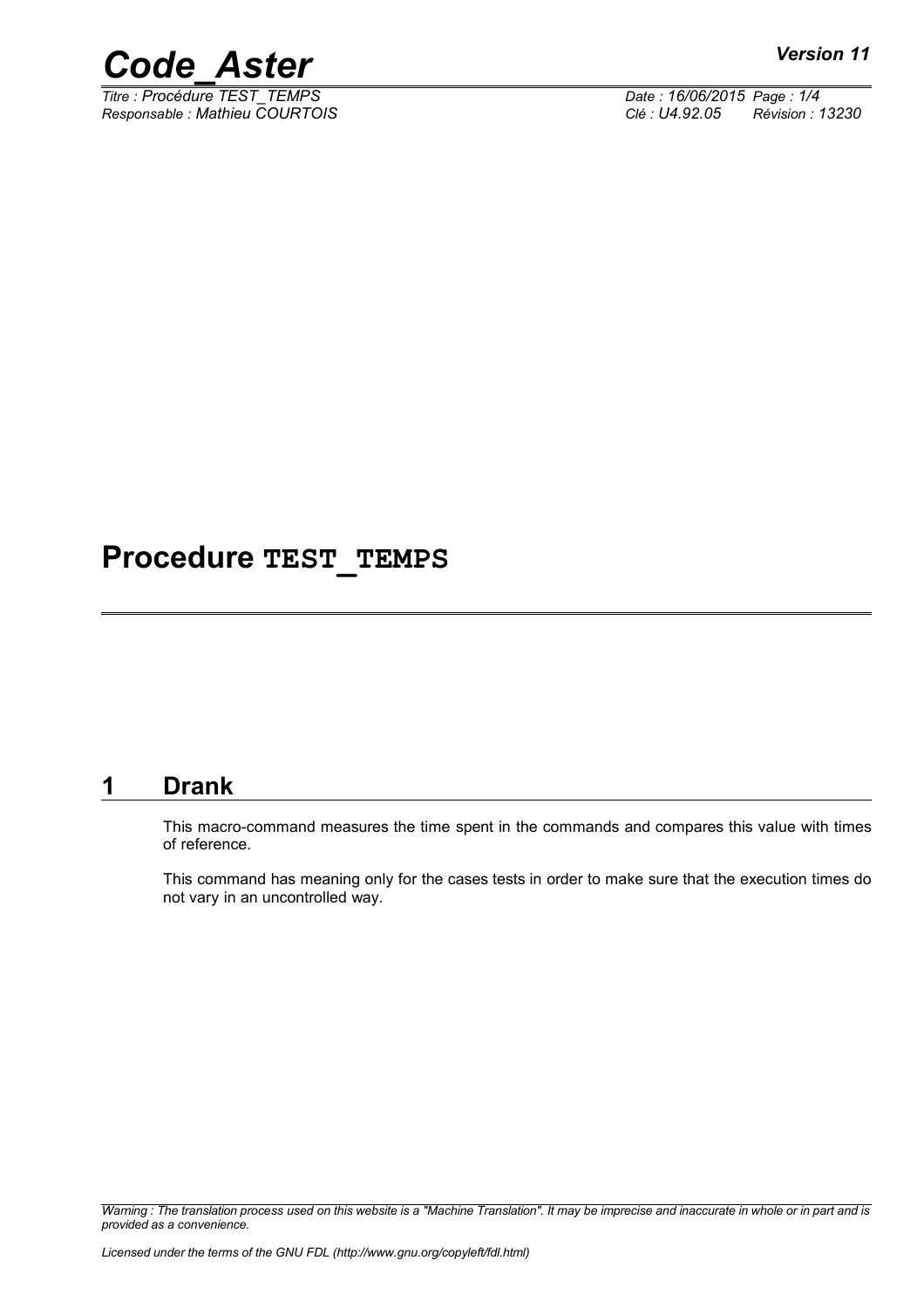# *Code\_Aster Version 11*<br> *Titre* : Procédure TEST TEMPS *Date* : 16/06/2015 Page : 2/4

*Titre : Procédure TEST\_TEMPS Date : 16/06/2015 Page : 2/4*

*Responsable : Mathieu COURTOIS Clé : U4.92.05 Révision : 13230*

### **2 Syntax**

| TEST TEMPS<br>$\overline{\phantom{a}}$                                                           |                                                     |           |
|--------------------------------------------------------------------------------------------------|-----------------------------------------------------|-----------|
| $RESU = \n\begin{bmatrix}\n-F & (E) \\ -F & (E)\n\end{bmatrix}$<br>COMMANDE=cmde                 | $\mathbf{r}$                                        | [KN]      |
| <b>ONUMÉRIQUE ORDRE=/</b><br>[DEFAULT]                                                           | numord<br>/1                                        | $[1]$     |
| MACHINE=1_mach                                                                                   | $\mathbf{r}$                                        | $[1$ Kn]  |
| VALE=1 val                                                                                       | $\mathbf{r}$                                        | $[1 R]$   |
| $\Diamond$ TYPE TEST=/<br>[DEFAULT]                                                              | "USER+SYS",<br>/"USER",<br>/"SYSTEM",<br>/"ELAPSED" |           |
| $\Diamond \texttt{CRITERE} = \texttt{"RELATIF",}$<br>[DEFAULT]<br><b>OPRECISION</b><br>[DEFAULT] | /"ABSOLU",<br>$=$ epsi,<br>$/1.E-2,$                | [R]       |
| $)$ ,<br>◊INFO<br>$=$ / 1<br>$/2$ ,                                                              | $\mathbf{r}$                                        | [DEFAULT] |
| )                                                                                                |                                                     |           |

*Warning : The translation process used on this website is a "Machine Translation". It may be imprecise and inaccurate in whole or in part and is provided as a convenience.*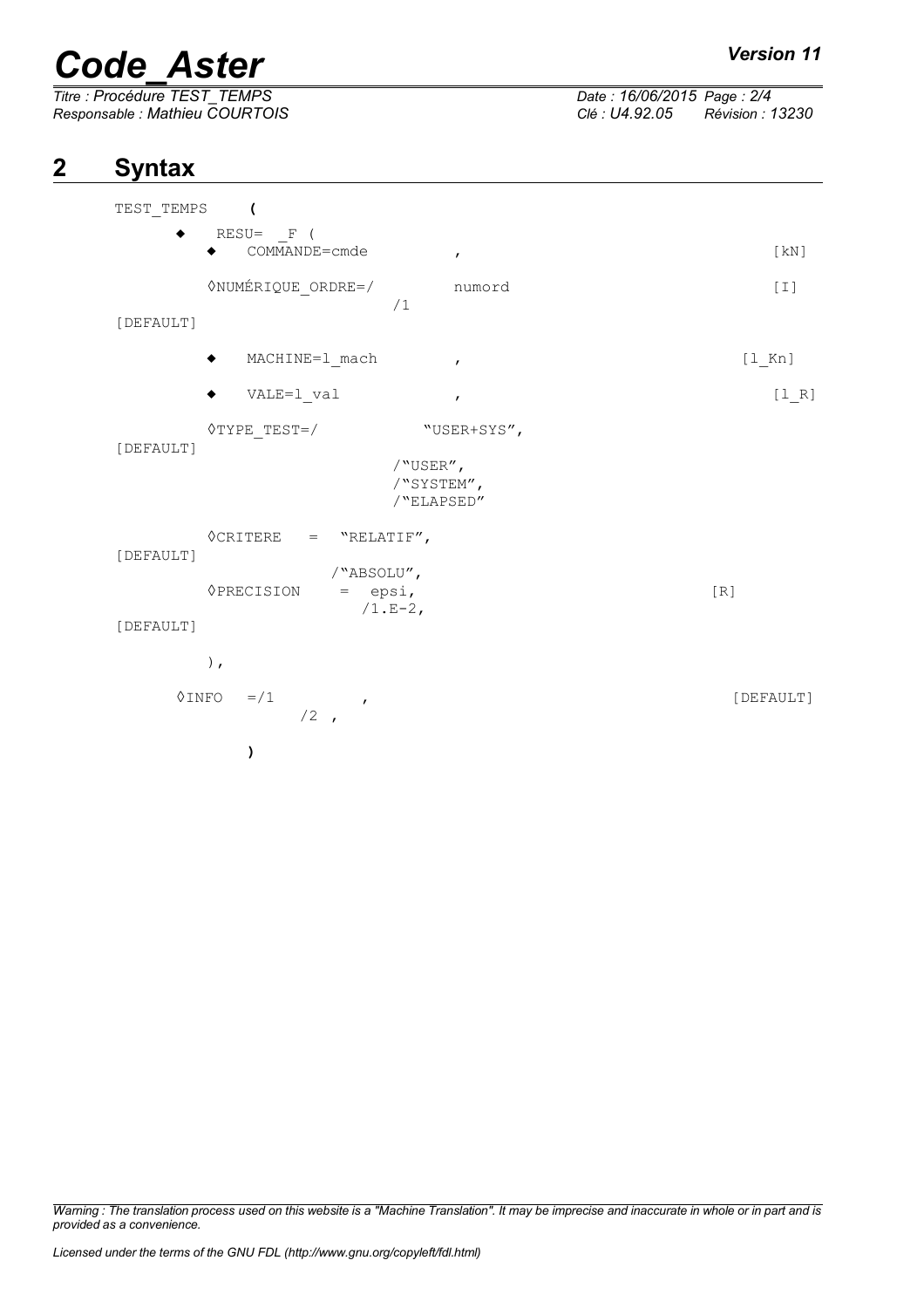### *Code\_Aster Version 11*

*Titre : Procédure TEST\_TEMPS Date : 16/06/2015 Page : 3/4*

*Responsable : Mathieu COURTOIS Clé : U4.92.05 Révision : 13230*

### **3 Operands**

#### **3.1 Key word RESU**

The factor key word RESU is répétable to test the execution times of several commands.

#### **3.1.1 Operands ORDERS / NUME\_ORDRE**

It acts of the command which one must check the execution time. If the command is called several times in the command file, NUME\_ORDRE makes it possible to select the occurrence to be tested.

#### **3.1.2 Operand MACHINE / VALE**

the execution time can vary significantly according to the machine.

To identify the various machines tested, one can indicate a label in the config.txt file under field ID PERF. If the field is not indicated, TEST\_TEMPS built a label of the Linux-i686-ifort form (from the command uname and of the name of compiler FORTRAN used).

One then provides under VALE the values of reference of the execution time of the command and under MACHINE the list of the corresponding ID PERF

#### **3.1.3 Operand TYPE\_TEST**

It acts of time tested:

- USER: time CPU:
- SYSTEM: time system;
- USER+SYS: office plurality of the two precedents (default);
- ELAPSED : past time.

#### **3.1.4 Operands CRITERE/PRECISION**

As for all the TEST xxx commands, it is a question of specifying if the comparison criterion is ABSOLU or RELATIF as well as the associated accuracy. One compares the value obtained on the file with the value of reference provided to the key word VALE.

#### **3.2 Operand INFO**

Specifies the detail of the information printed in the message file.

In  $INFO=2$ , one prints a table containing the group of the execution time similar to that which one finds in the file  $resu$  at the end of the execution.

*Warning : The translation process used on this website is a "Machine Translation". It may be imprecise and inaccurate in whole or in part and is provided as a convenience.*